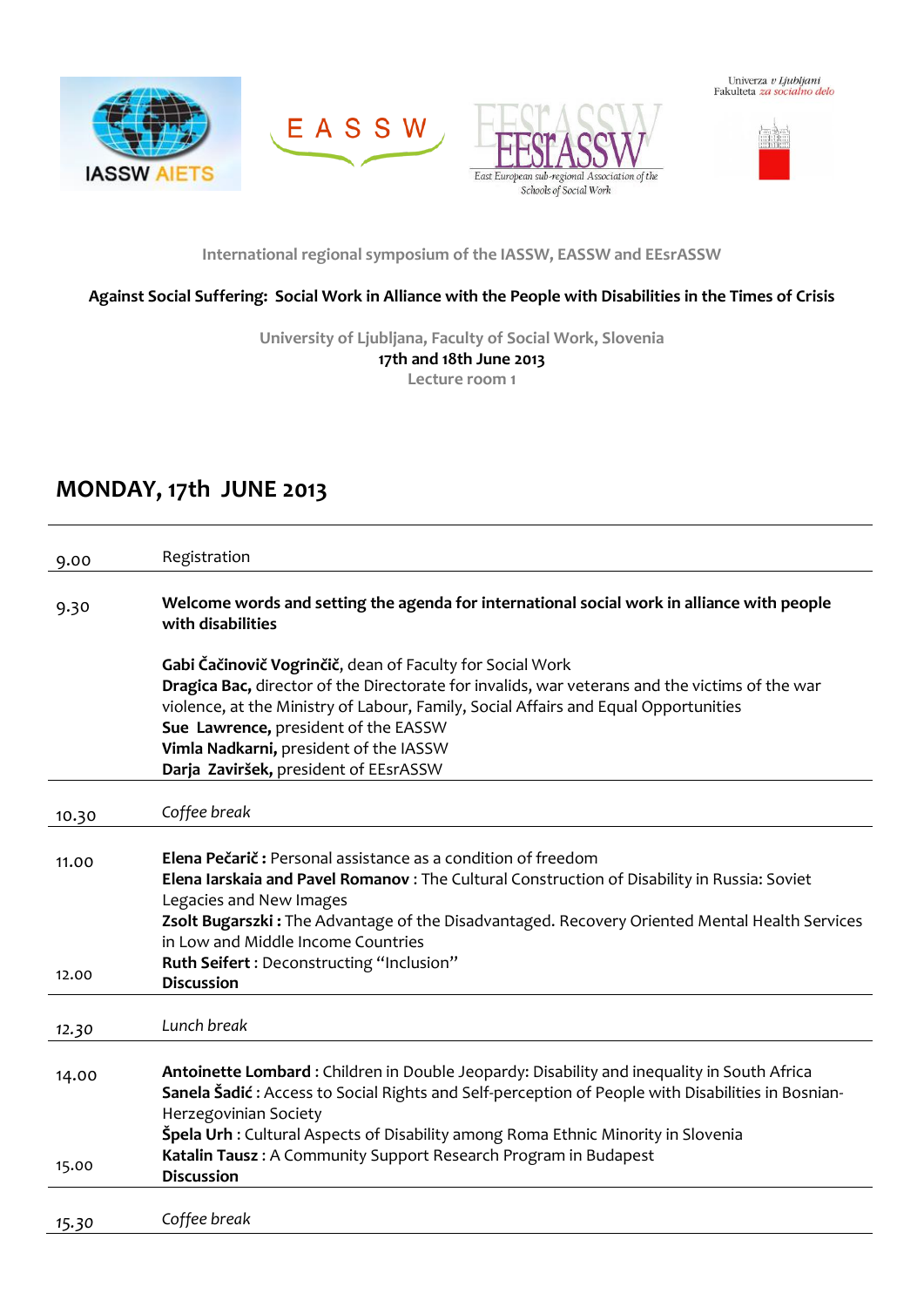| 15.45 | Vjollca Krasniqi : Framing Equality: The Politics of Gender and Disability in Kosova             |
|-------|--------------------------------------------------------------------------------------------------|
|       | Natalija Lisak : The Quality of Everyday Life of the Families with Children with Disabilities in |
|       | Croatia: A Life History Chart Approach                                                           |
|       | Irena Ceglar: The Experiences of Motherhood of Women with Intellectual Disabilities in Slovenia  |
|       | and Social Work Practice                                                                         |
| 16.30 |                                                                                                  |
|       | <b>Discussion</b>                                                                                |
|       |                                                                                                  |
| 17.00 | Closing session of the first day                                                                 |
|       |                                                                                                  |

Joint departure for dinner at **restaurant El Clasico**.

# **TUESDAY, 18th JUNE 2013**

|       | Chair: Jelka Zorn                                                                                                                                                                                                                                                                                                                                                                                                                                                          |
|-------|----------------------------------------------------------------------------------------------------------------------------------------------------------------------------------------------------------------------------------------------------------------------------------------------------------------------------------------------------------------------------------------------------------------------------------------------------------------------------|
| 9.00  | lago Kachkachishvili: Palliative Care Patients in Georgia - Challenges of their Social<br>Representation<br>Angelina Yuen: Social Work Education as a Catalyst for Social Change and Development in the<br>Chinese Mainland<br>Aytakin Huseynli: Social Work in Alliance with People with Disabilities in Azerbaijan<br>Vasilios loakimidis: Social work and the disabled people's movement in crisis-ridden Greece                                                        |
| 10.00 | <b>Discussion</b>                                                                                                                                                                                                                                                                                                                                                                                                                                                          |
| 10.30 | Coffee break                                                                                                                                                                                                                                                                                                                                                                                                                                                               |
| 11.00 | Subhangi M. K. Herath: Social Conception of Disability in Sri Lanka and the Institutional<br>Responses<br>Chandani Liyanage: Articulation of Disability in Rural Sri Lanka: An Ethnographic Exploration on a<br>Well-being / Ill-being Paradigm<br>Kristina Urbanc: Students with Disability in Higher Education - Needs, Responses and Challenges<br>Liljana Rihter: Social work and employment of people with disabilities: factors that can support<br>social inclusion |
| 12.00 | <b>Discussion</b>                                                                                                                                                                                                                                                                                                                                                                                                                                                          |
| 12.30 | Lunch break                                                                                                                                                                                                                                                                                                                                                                                                                                                                |
| 14.00 | Chair: Ana M. Sobočan                                                                                                                                                                                                                                                                                                                                                                                                                                                      |
| 14.45 | Gašper Krstulović: Transition into Adulthood of Youth with Learning Disabilities in Slovenia:<br>Parents' Perspectives<br>Valeriya Markina : 'Children of the Sun' and 'Genetic Mistakes': the Restigmatization of People<br>with Down Syndrome in the Russian Press from 2000 until 2012<br>Andraž Kapus: Portrayal of Disability in the Media - Newspaper Headlines and Pictures<br><b>Discussion</b>                                                                    |
| 15.15 | Coffee                                                                                                                                                                                                                                                                                                                                                                                                                                                                     |